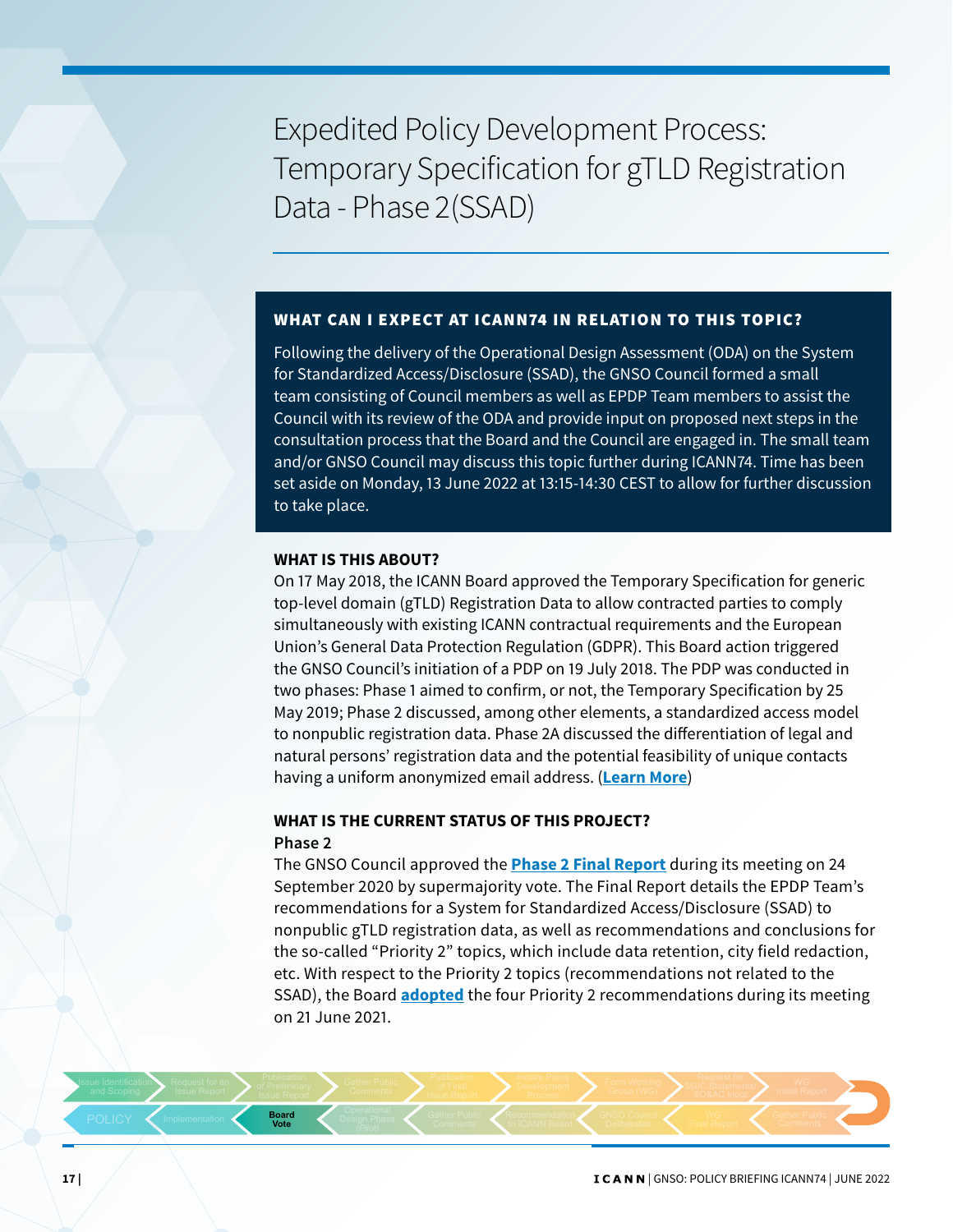As part of its approval of the SSAD recommendations, the GNSO Council agreed to request a consultation with the ICANN Board. The purpose of the consultation is to discuss the financial sustainability of the SSAD and some of the concerns expressed within the different minority statements. Those issues include whether a further cost-benefit analysis should be conducted before the ICANN Board considers all SSAD-related recommendations for adoption. During ICANN70, the Board directed the ICANN org to initiate an Operational Design Phase (ODP) for the SSAD-related recommendation.

ICANN org delivered the **[Operational Design Assessment \(ODA\)](https://www.icann.org/en/system/files/files/ssad-oda-25jan22-en.pdf)** to the ICANN Board on 25 January 2022. The Council met with the ICANN Board on 27 January (see **[recording](https://icann.zoom.us/rec/play/S6TSlJMG9cWvchixu57vUuL2QsgikfRYJ2L2gnAuizQ5kXcqiehMCyGn5d6-OvSRkLW4GxOTwnOqTaZ6.3cBbQpJ2LgDmby2g?continueMode=true&_x_zm_rtaid=kmDB-0pcSOy9wVsYpLkLsw.1653588099182.4a761823b010095e60940ed9a6ef89f0&_x_zm_rhtaid=640)**) as the next step in its consultation related to concerns around the financial sustainability of the SSAD. In advance of that meeting, the ICANN Board sent the GNSO Council a **[letter](https://gnso.icann.org/sites/default/files/policy/2022/correspondence/botterman-to-fouquart-24jan22-en.pdf)** outlining some of its concerns and further questions for the Council.

The GNSO Council then formed the EPDP Phase 2 Small Team to consider the concerns outlined in the ICANN Board letter, and, with these concerns in mind, to analyze the SSAD Operational Design Assessment and provide the Council with its feedback on:

- Whether the ODA has correctly interpreted the intent of the SSAD recommendations in the proposed implementation
- Whether the ODA has overlooked any key aspects of the SSAD recommendations that should be factored in by the ICANN Board when it considers the recommendations
- Its view on the concerns identified by the ICANN Board and potential options that could be considered, either in the form of changes to the proposed implementation or the policy recommendations themselves, to address these concerns (note, these are expected to be high-level suggestions at this stage)
- Any other aspects that help inform the Council's deliberations and consultation with the ICANN Board.

The small team submitted its **[preliminary report](https://gnso.icann.org/sites/default/files/policy/2022/correspondence/ducos-to-gnso-council-et-al-04apr22-en.pdf)** to the GNSO Council on 4 April 2022. During its meeting on 14 April, the Council reviewed the preliminary report and the small team's recommendation to request that the ICANN Board instruct ICANN org to further develop the proposed design for SSAD Light. The small team recommended receiving further information on the SSAD Light because it is intended to provide further data that will help inform the questions regarding the cost/benefit of the SSAD. The Council sent **[its response](https://gnso.icann.org/sites/default/files/policy/2022/correspondence/fouquart-to-botterman-27apr22-en.pdf)** to the ICANN Board on 27 April, requesting that the ICANN Board pause the consideration of the SSAD recommendations while further work is undertaken to explore SSAD Light.